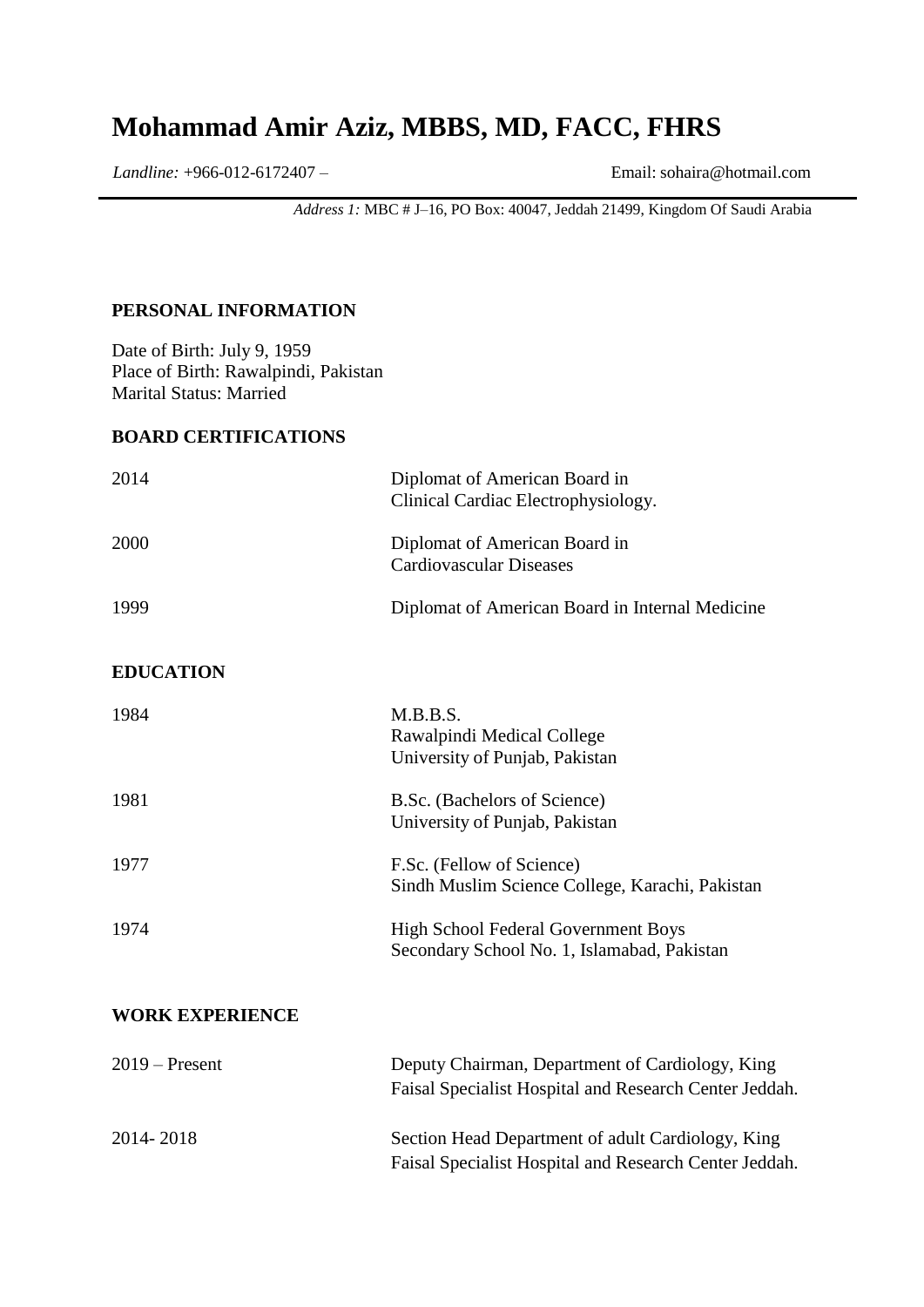| 2001-Present                         | Consultant Cardiologist, and Electrophysiologist.<br>Director of Clinical Cardiac Electrophysiology and<br>Arrhythmia services. King Faisal Specialist Hospital<br>and Research Center, Jeddah, Saudi Arabia. |  |
|--------------------------------------|---------------------------------------------------------------------------------------------------------------------------------------------------------------------------------------------------------------|--|
| 2000-2001                            | Associate Consultant Cardiologist,<br>King Faisal Specialist Hospital and Research Center<br>Jeddah, Saudi Arabia                                                                                             |  |
| POSTGRADUATE EXPERIENCE AND TRAINING |                                                                                                                                                                                                               |  |
| 1999-2000                            | Fellowship Training in Clinical Electrophysiology<br>and Cardiac Pacing. The George Washington University<br>Hospital, Washington DC                                                                          |  |
| 1996-1999                            | Fellowship Training in Clinical & Invasive Cardiology<br>Brooklyn Hospital Center, Cornell University<br>New York                                                                                             |  |
| 1993-1996                            | Residency Training in Internal Medicine,<br>North Shore Univ. Hospital @ Forest Hill<br>Cornell Medical College, New York.                                                                                    |  |
| 1986-1993                            | Resident Medical Officer (Equivalent to Fellow)<br>Nephrology / Hypertension / Renal Transplant<br>Division, Pakistan Institute of Medical Sciences,<br>Islamabad, Pakistan.                                  |  |
| 1984-1986                            | Residency in Internal Medicine<br>Rawalpindi General Hospital, Punjab University,<br>Pakistan                                                                                                                 |  |
| <b>LICENCES</b>                      | Maryland, Washington DC, Pakistan and Saudi Arabia                                                                                                                                                            |  |
| <b>CERTIFICATION</b>                 |                                                                                                                                                                                                               |  |
| 2019                                 | Basic Cardiac Life Support                                                                                                                                                                                    |  |
| 2019                                 | <b>Advanced Cardiac Life Support</b>                                                                                                                                                                          |  |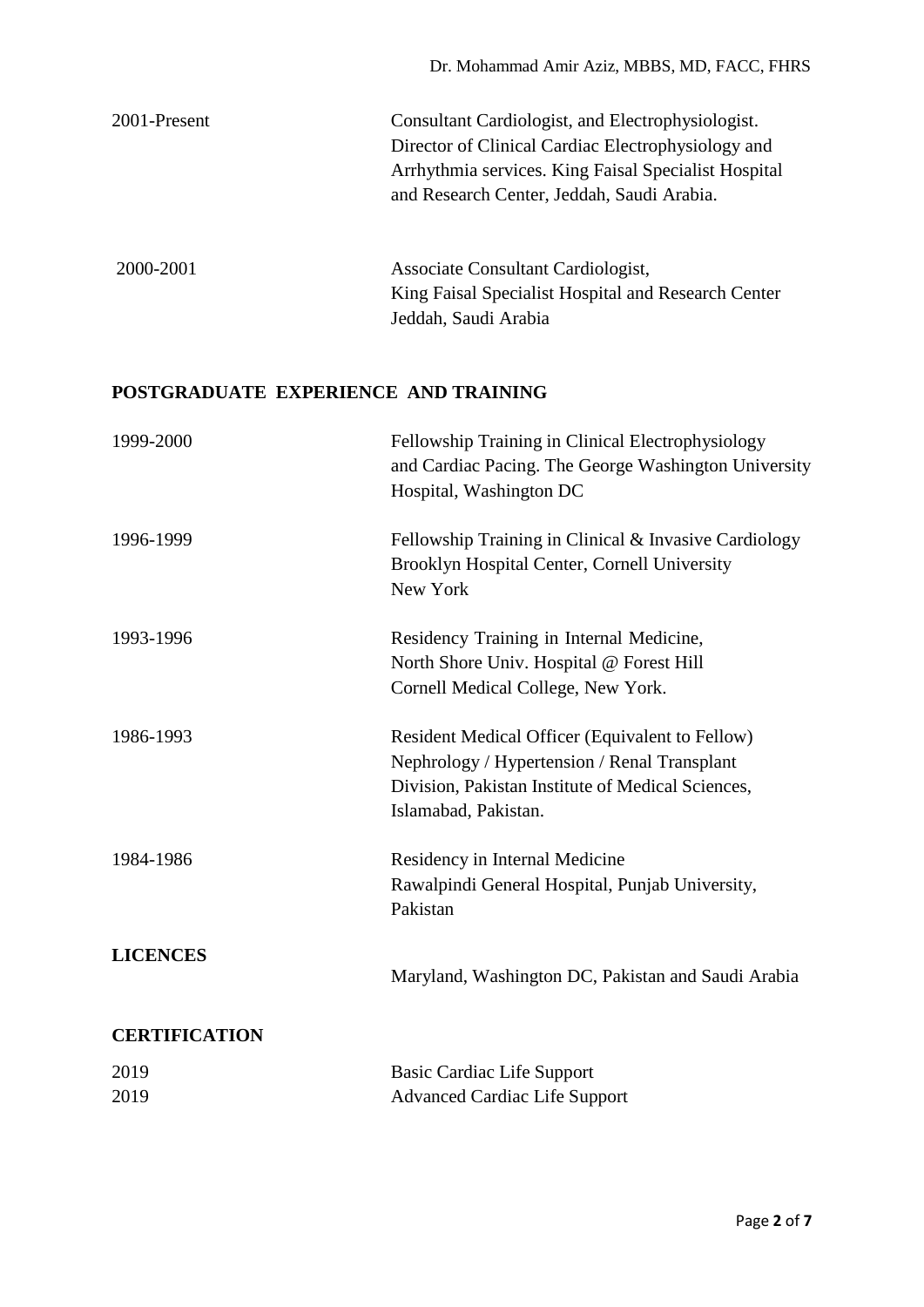#### **ADMINISTRATIVE EXPERIENCE**

Deputy Chairman, Department of Cardiology and Cardiothoracic surgery October 2019. Section Head , Department of adult cardiology January 2014 to January 2019. Director of Clinical Cardiac Electrophysiology and Arrhythmia Services (2001-present). Departmental Chair for Morbidity and Mortality Committee 2001 to 2014 Chairman and Organizer of the Annual Basic and Advanced ECG Workshop since 2000. Member of Departmental Educational Committee Member of Departmental Scientific Committee Member of Departmental Quality Maintenance Forum

Chief Resident North Shore University hospital, Forrest Hills, New York 19995 – 1996.

## **TEACHING EXPERIENCE**

Lecturer, International Workshop for Cardiologists for the Diagnosis of Complex Arrhythmias

Lecturer, Basic and Advanced ECG Workshop

Lecturer, Internal Medicine Residents and Cardiology Fellows In-Training Program

Lecturer Board review courses in internal medicine and cardiology in Saudiarabia

Lecturer, Cardiology Nurses Teaching Courses

Trainer, of Pacemaker and ICD Technicians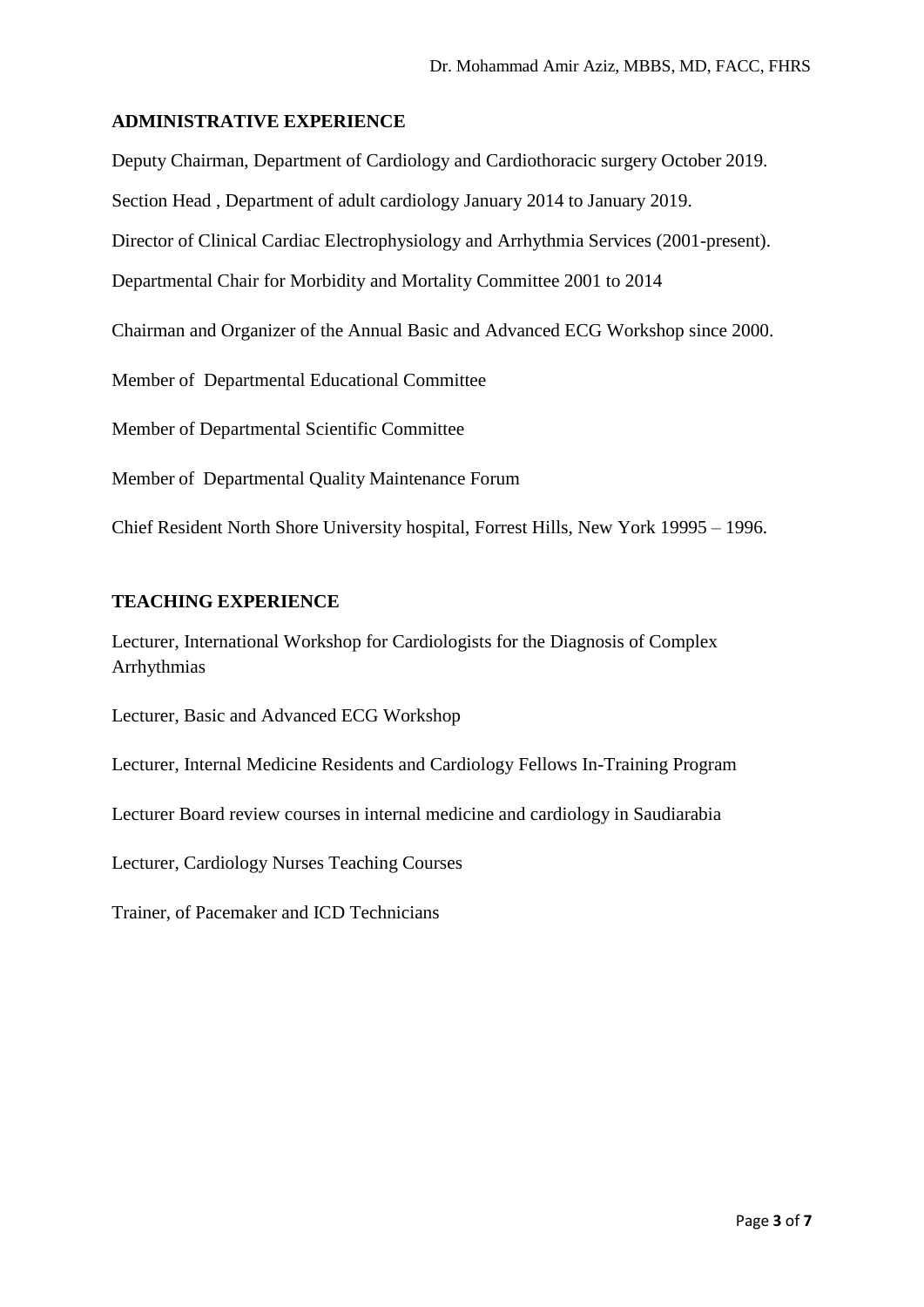### **PROCEDURAL SKILLS**

Able to perform independently:

- $\checkmark$  Cryoablation of atrial Fibrillation.
- $\checkmark$  Radiofrequency Catheter Ablation of Atrial Fibrillation.
- Radiofrequency Catheter Ablation of Ventricular Tachycardia and High-Density PVCs.
- Leadless Pacemaker Implantation (MICRA).
- $\checkmark$  Subcutaneous ICD implantation.
- $\checkmark$  Bi-Ventricular Pacemakers, Defibrillators (ICD) and Permanent Pacemaker Placement
- $\checkmark$  Intra-Cardiac ECHO
- $\checkmark$  Trans-Septal atrial Puncture
- $\checkmark$  Diagnostic and Interventional Electrophysiological Studies
- $\checkmark$  Radiofrequency Ablation of Cardiac Arrhythmias.
- $\checkmark$  Elective Electrical Cardio version and Defibrillation
- $\checkmark$  Permanent Pacemaker and Defibrillator Interrogation and Programming
- $\checkmark$  Diagnostic Coronary Angiogram
- $\checkmark$  Exercise and Pharmacological Stress Tests
- $\checkmark$  Head-up Tilt Table Test
- $\checkmark$  Insertion of Trans venous Pacemaker
- $\checkmark$  Stress Echocardiography
- $\checkmark$  Transthoracic, and Trans esophageal Echocardiography
- $\checkmark$  Renal biopsy, Hemodialysis, and Peritoneal Dialysis

## **PUBLICATIONS and RESEARCH**

- Evaluation of ECHO parameters of diastolic dysfunction in ESRD and incidence of hypotension on Hemodialysis, at Division of Cardiology, The Brooklyn Hospital Center, New York
- To evaluate the relationship between Calcium and Phosphate byproducts and incidence of CAS and MAC on ECHO in patients with chronic and end stage renal, @ Division of Cardiology, The Brooklyn Hospital Center, New York
- Case report, Myocardial Infarction in a 38 years old patient with Rheumatoid Arthritis, Medical Review, vol. 1, 28-30, Jan. 1996
- AIR PAMI- A randomized trial of thrombolysis, compared to Transfer, for acute intervention in high-risk MI patients, with a no surgery on site.
- PEACE- Prevention of Events with Angiotensin Converting Enzyme Inhibition.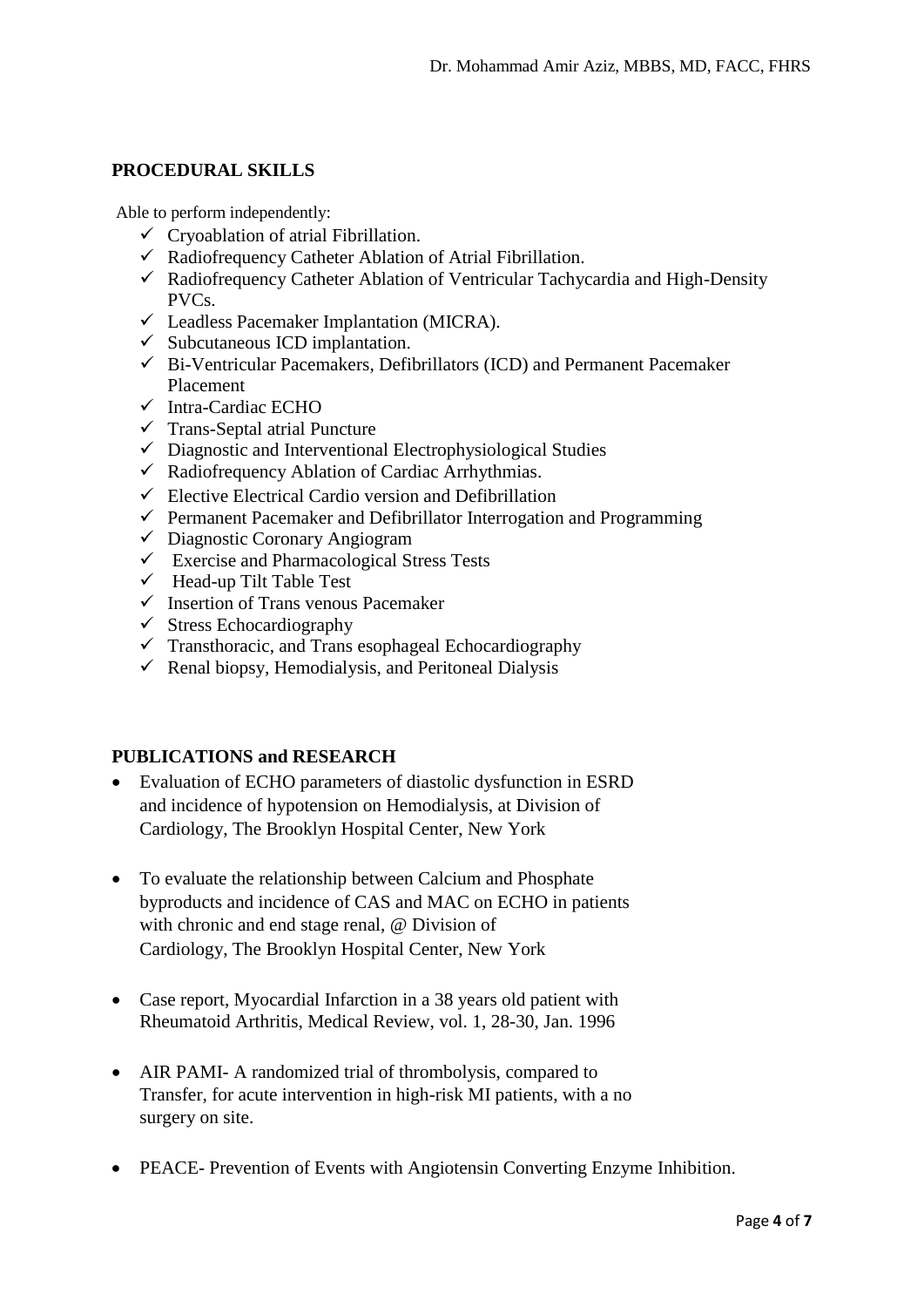The Brooklyn Hospital is one of the participating centers for these multi center national trials.

### **PRESENTATIONS**

I have been a regular participant in conferences organized and managed by KFSH since the first international cardiac conference in 2001 held by KFSH & RC Jeddah's Dept. of Cardiology.

From 2010 onwards I have been honored to help KFSH hold an annual conference in collaboration with the American College of Cardiology bringing eminent speakers from North America, Europe and from Saudi Arabia together in a multinational environment. I have been privileged to be a part of the scientific committee and organization panel as well as a speaker at these annual conferences. KFSH has also honored me with the opportunity to organize and speak at annual ECG workshops. I have also been blessed with the chance to organize and present at various EP (electrophysiology) workshops and Board Review Courses nationally and internationally.

I have also had the privilege of being invited as a speaker as well as a moderator at various international conferences in Saudi Arabia and Pakistan.

Below is a partial list of the titles of my presentations:

- AF Ablation, Approaches, Outcome and KFSH&RC Experience.
- $\checkmark$  AF Ablation in Congestive Heart Failure patients.
- $\checkmark$  Atrial Fibrillation update.
- $\checkmark$  AVNRT pathophysiology and various presentation.
- $\checkmark$  Anticoagulation updates.
- $\checkmark$  Comparison of New Anticoagulants.
- $\checkmark$  Prevalence of AF and Guide Lines for SPAF.
- $\checkmark$  Advances in the Prevention of SCD in the Young.
- $\times$  SVT.
- $\checkmark$  Approaches to VT Recognition.
- $\checkmark$  Approaches to Arrhythmia Recognition AVNRT.
- $\checkmark$  Heart Blocks.
- $\checkmark$  Ventricular Arrhythmias.
- $\checkmark$  ACLS-Arrhythmia Recognition.
- $\checkmark$  Management of Electrical Storm.
- $\checkmark$  Current Updates in AF Ablation.
- $\checkmark$  Idiopathic VTs in Normal Heart/RVOT/LVOT VT.
- $\checkmark$  Current Updates in AF.
- $\checkmark$  Interesting ECGs for Cardiologists.
- $\checkmark$  Cardiac Axis.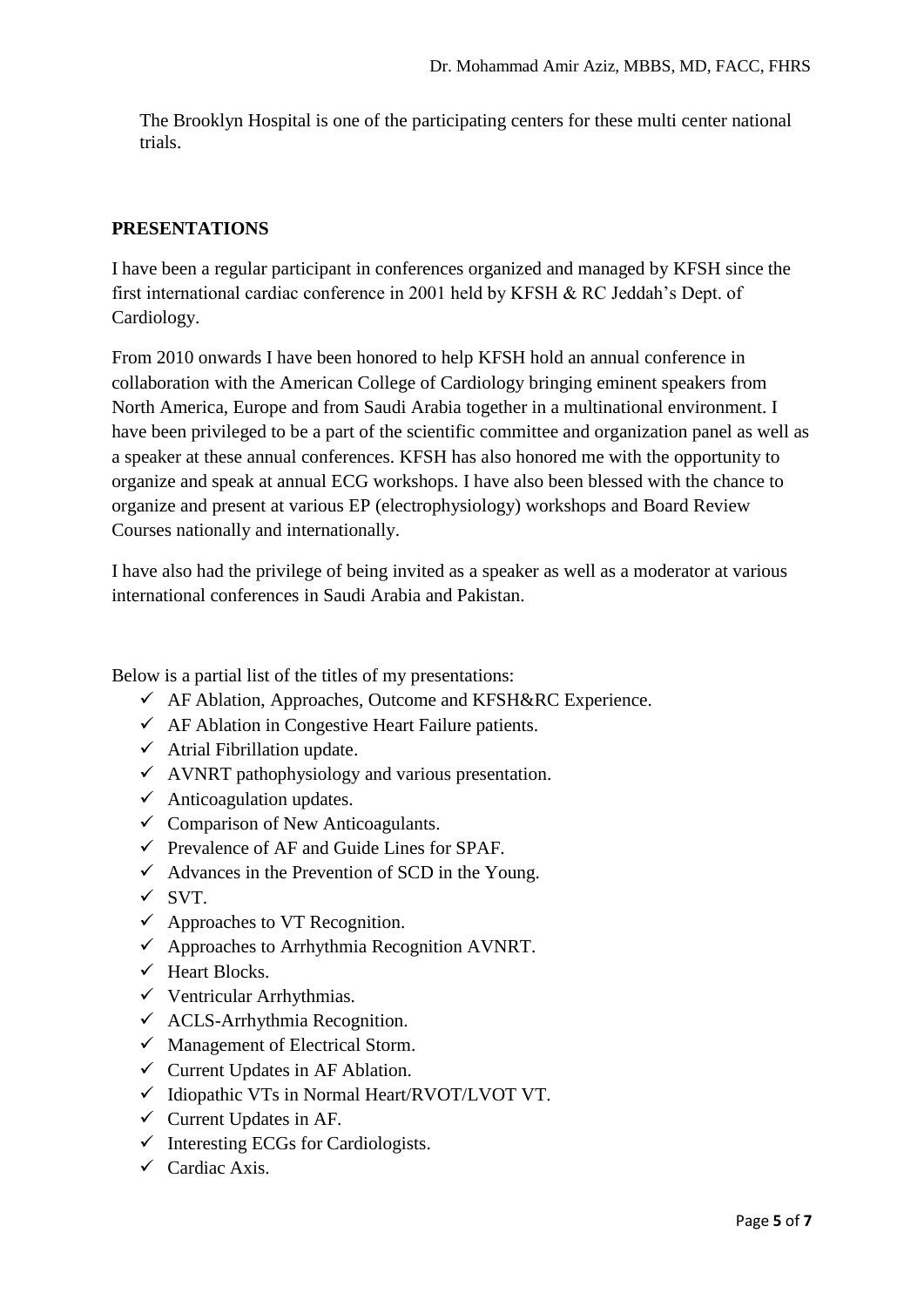# **HONORS and AWARDS**

| 1997 | Best Fellow Award, Brooklyn Hospital Center,<br>Cornell University, NY                                                                   |
|------|------------------------------------------------------------------------------------------------------------------------------------------|
| 1995 | Chief Resident, North Shore Univ. Hospital<br>Forest Hill, Cornell University, NY                                                        |
| 1994 | 90 <sup>th</sup> Percentile among Interns, ABIM In-service<br>Examinations of 1994                                                       |
| 1984 | Amongst top 4% Graduates in Medical School<br>Class of 1984, Class Rank 11/280                                                           |
| 1984 | Gold Medal, Subject of Ophthalmology,<br>M.B:B.S. Final Examination                                                                      |
| 1977 | <b>Top Ranking Student</b><br>Pre-Medical College Class of 1977                                                                          |
| 1977 | Distinctions & Honors in Physics, Chemistry,<br>and Biology in Fellow of Science Certifications<br>Sindh Muslim Science College, Karachi |
| 1974 | Among Top 1% Students in High School Class of 1974                                                                                       |